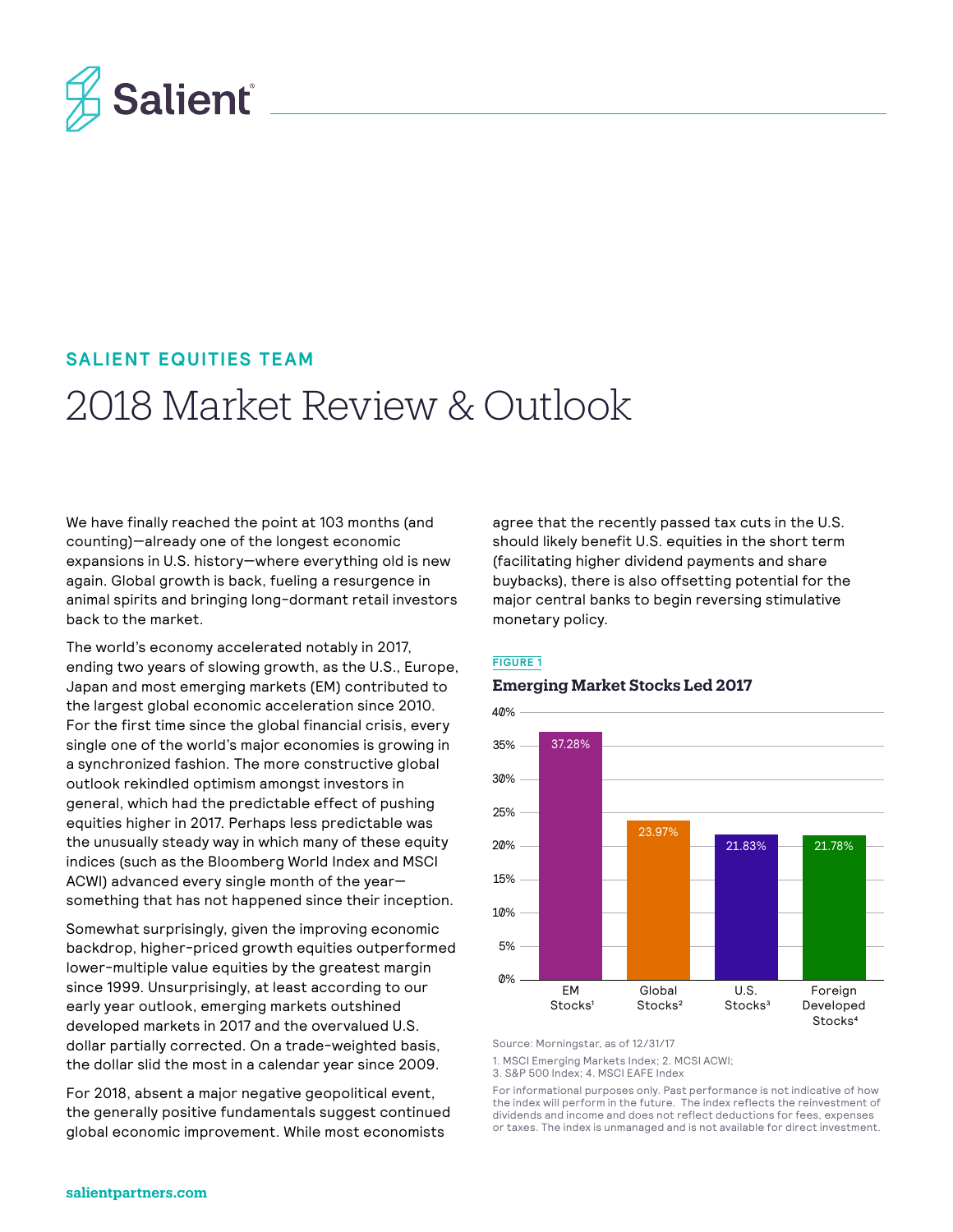From a high level, our global observations include:

- **Absent a high impact global shock, we believe the** worldwide wave of economic activity will move higher in 2018. Momentum could potentially carry the global economy upward for at least two more quarters.
- Global economic strength will probably not return to 2003–2007 levels due to structural challenges of high debt, an aged demographic and moderate productivity improvement.
- In developed markets, we expect less improvement in Europe and Japan relative to the U.S.
- In EM, we believe China will slow with more market reforms, but not dramatically. We anticipate higher EM growth coming from other Asian economies.
- **Strong recent performance has pushed global equity** prices higher, but opportunities remain. There is a strong case to be made for exposure to non-U.S. equities on the basis of long-term valuation measures, such as the cyclically adjusted price-earnings (CAPE) ratio *(Figure 2)*.

#### **FIGURE 2**

**Long-Term Valuation Measures Favor Non-U.S. Equities** CAPE Ratio as of December 31, 2017



## Regional Views

### **United States**

We believe the U.S. will likely overcome the drag from monetary policy normalization. The tax cut passage should support U.S. gross domestic product growth and corporate earnings growth. Some labor slack remains, but more wage hikes will add to consumer incomes while higher equity and home prices will lead to increased household wealth, boosting hiring and capital spending. Hurricane-related rebuilding adds to the recovery and dollar weakness favorably impacts corporate earnings. Generally, U.S. equity valuation is not as attractive as other parts of the world and we believe stock selectivity will play a major role in 2018 performance.

#### **Europe**

Many of the same dynamics are largely at play in Europe, apart from the U.K., where Brexit uncertainties restrain business confidence and consumer spending. Most investors and economists believe that the European Central Bank will eventually follow the U.S. Federal Reserve in raising rates, but will likely be reticent to hike or remove stimulus aggressively given the tame inflation environment. Europe generally suffers from a weaker banking system and political instability, so the strong euro may drag on corporate profit growth relative to its U.S. counterparts. However, more attractive valuations and higher dividend yields still present equity investing opportunities in select European-based companies.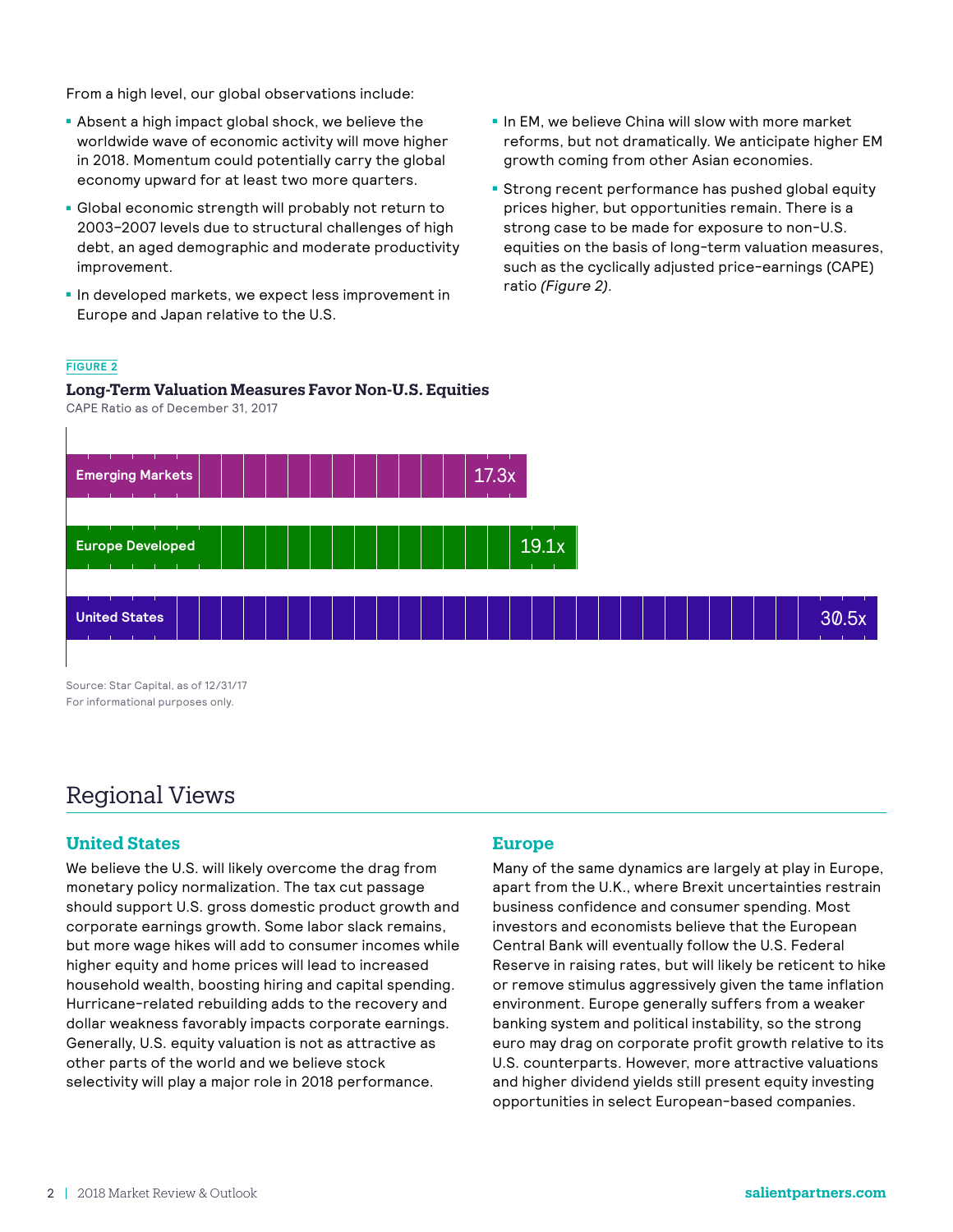#### **Japan**

We believe Japan's better economic performance should continue in 2018. Infrastructure spend for the 2020 Olympics will be supportive and consumer spending has historically benefitted from strong tourism trends and higher wages, brought about by tight labor conditions. Like Europe, Japan's central bank will remove stimulus grudgingly based on statements made by the Bank of Japan, but Japan suffers less political intrigue and has better financial institutions. Moreover, the yen strengthened less than the euro in 2017, which points toward better corporate earnings compared to Europe.

#### **Emerging Markets**

Emerging markets are a mixed bag with inflation rates, political stability, business climates, growth fundamentals and equity valuations much more variable than developed markets. We anticipate that China's economy will decelerate as policymakers reduce financial leverage, trim excess industrial capacity and lower home price appreciation, though in a riskadverse, gradualist manner. Labor market conditions remain stable with new industry job creation (e.g., ride sharing, cloud-based and other new technology jobs) offsetting traditional industries like coal and steel. Although the economy will potentially slow, the 6% plus growth rate remains at an enviable level versus other economies. Outside the technology sector, valuations are still attractive in many China industries.

Despite a slowing China, we believe Asia will contribute most to 2018 global economic growth as countries like Indonesia, the Philippines, Vietnam and Malaysia experience solid and accelerated growth. We believe India's growth will also likely rise as the disruptive impacts from demonetization and the imposition of the Goods & Services Tax fade. Further, India's government recently injected capital into the public banks to improve credit availability. Equity opportunities are relatively slim, however, due to high valuations. To be attractive, we believe the country needs not only cheaper equity prices, but financial institution reform, better infrastructure and greater market openness.

Based on economic trends and projections, South America's relatively anemic economy will likely improve and, if Chile's recent election is a guide, the political winds may turn toward a more pro-business and reform orientation. Emerging Europe has received a boost from Turkey and Poland, which we believe will continue, but we anticipate that Russia's recovery will remain relatively sluggish as it is burdened by poor infrastructure and unfavorable demographics, though Russia will get a short-term boost from 2018 World Cup tourism.

## Conclusion

As mentioned previously, most of this outlook is prefaced on lack of a high impact global shock. Indeed, North Korea's nuclear threat, monetary policy mistakes by the world's major central banks and trade wars may be improbable, but any of these events could cause a

dramatic business climate change. With that disclaimer, we think the positive economic backdrop should allow for continued economic momentum in general, creating a positive environment for equities.